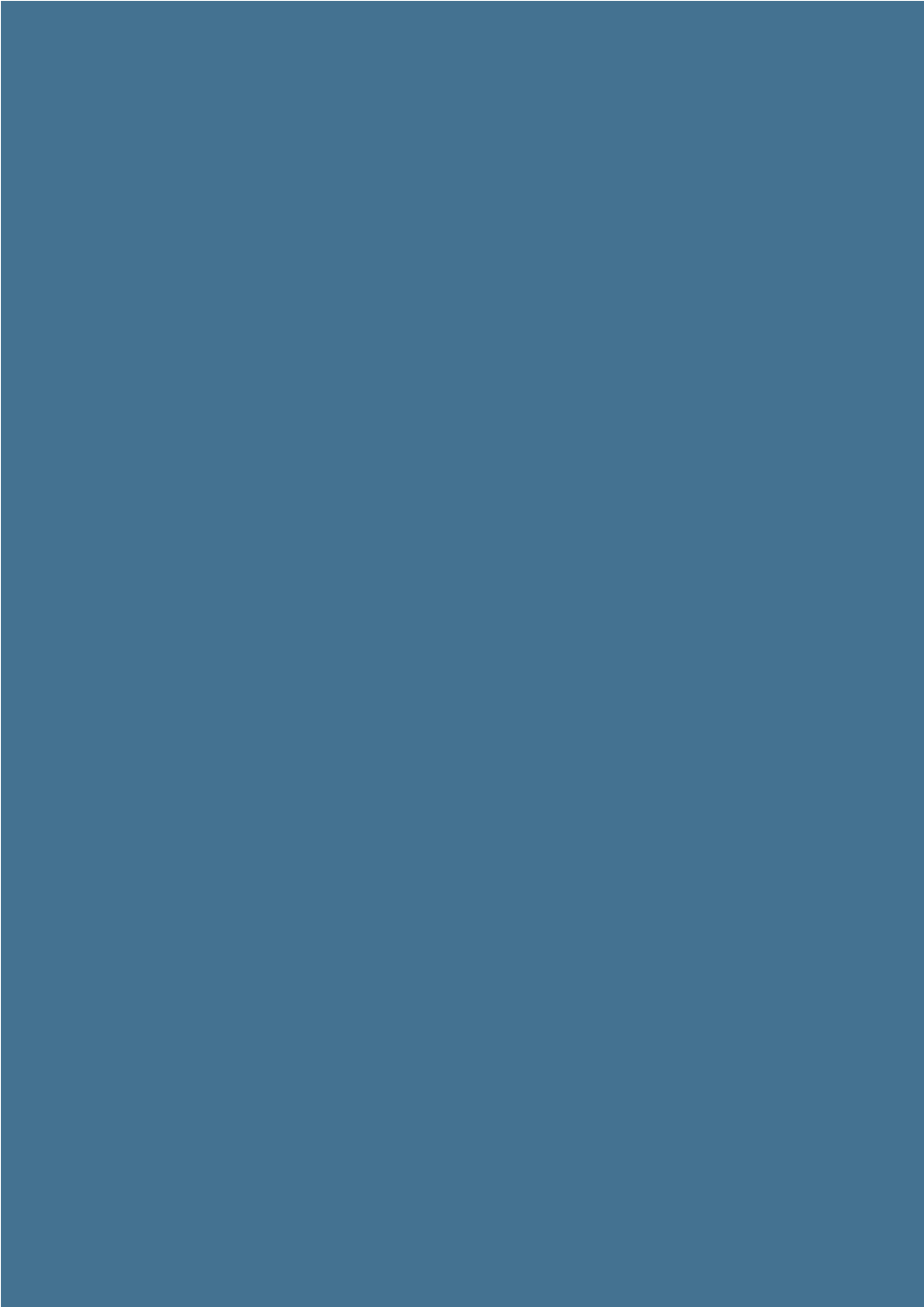

The Institute of Welsh Affairs exists to promote quality research and informed debate affecting the cultural, social, political and economic well being of Wales. The IWA is an independent organisation owing no allegiance to any political or economic interest group. Our only interest is in seeing Wales flourish as a country in which to work and live. We are funded by a range of organisations and individuals, including the Esmée Fairbairn Foundation, and the Waterloo Foundation. For more information about the Institute, its publications, and how to join, either as an individual or corporate supporter, contact:

IWA - Institute of Welsh Affairs 56 James Street, Cardiff Bay, Cardiff, CF10 5EZ

Tel 029 2066 0820 Fax 029 2023 3741 Email wales@iwa.org.uk Web www.iwa.org.uk www.clickonwales.org



The Chartered Institute of Logistics and Transport is the independent professional body for individuals associated with logistics, supply chains and all transport throughout their careers.



## The author

Stuart Cole is Emeritus Professor of Transport at the University of South Wales. Prior to that he was the first director of the Wales Transport Research Centre (2001-10) at the University of Glamorgan. Stuart was previously the first Director of Transport Research and Consultancy between 1989 and 2001 at the University of North London, now London Metropolitan, which he joined in 1979. He has nearly 40 years of experience spanning local government and the private sector as well as academic roles. He formerly worked for

Cheshire County Council's Transport Unit as Economic Advisor. He is acknowledged as one of Wales' leading experts in transport economics and policy. He has advised the Welsh and UK governments and the European Commission, and given evidence on such matters as the governance of transport to the National Assembly, House of Commons, House of Lords, House of Commons, and the Richard Commission.

ISBN 978-1-904773-70-2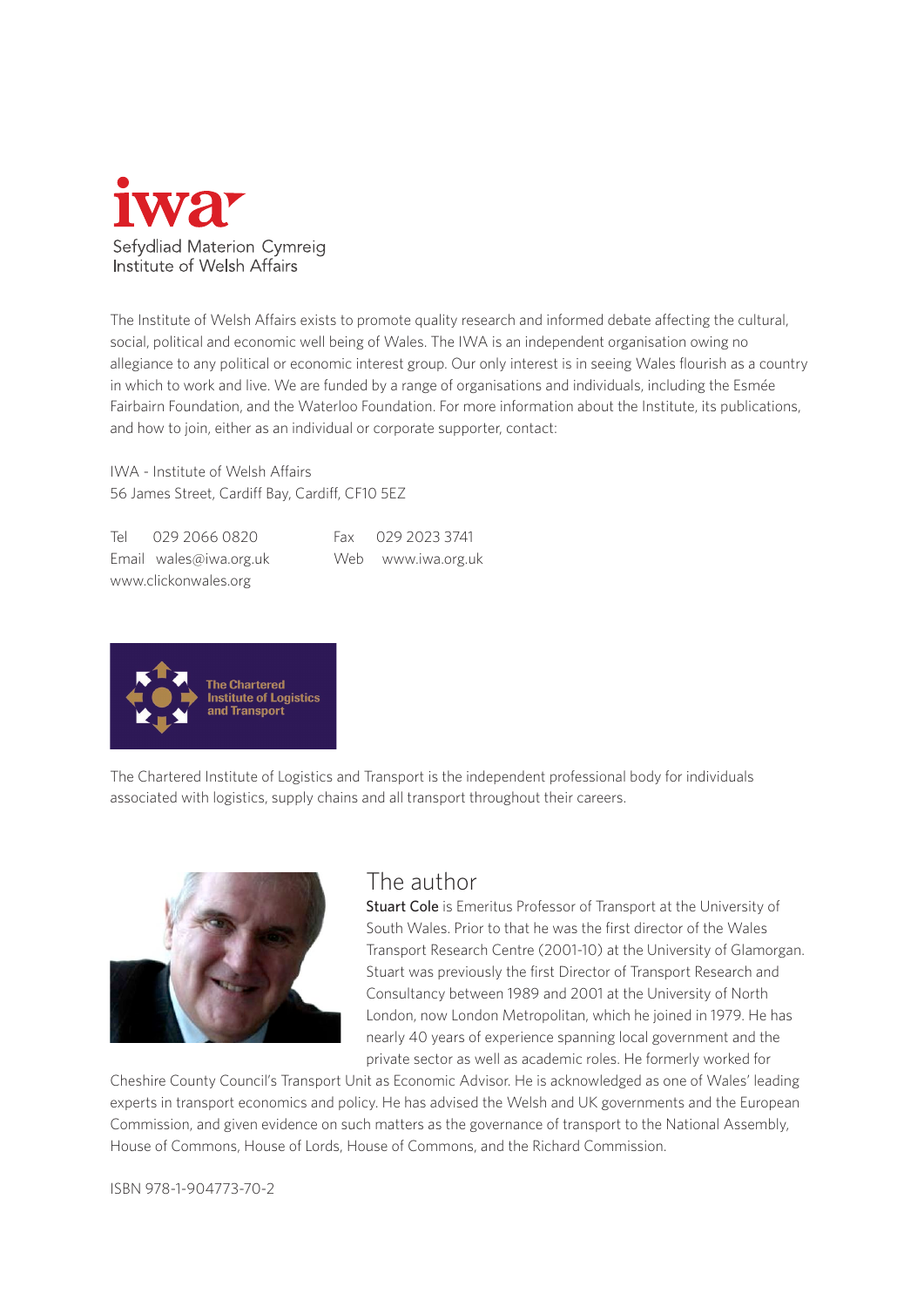# **Contents**

| The case for the Blue Route            |    |
|----------------------------------------|----|
| The Blue Route in detail               | 6  |
| Impact of public transport initiatives | 10 |
| Traffic forecasts for the M4           | 12 |
| Views of the business sector           | 16 |
| Conclusion                             | 17 |
|                                        |    |
| Bibliography                           | 18 |
| Acknowlegements                        | 19 |
|                                        |    |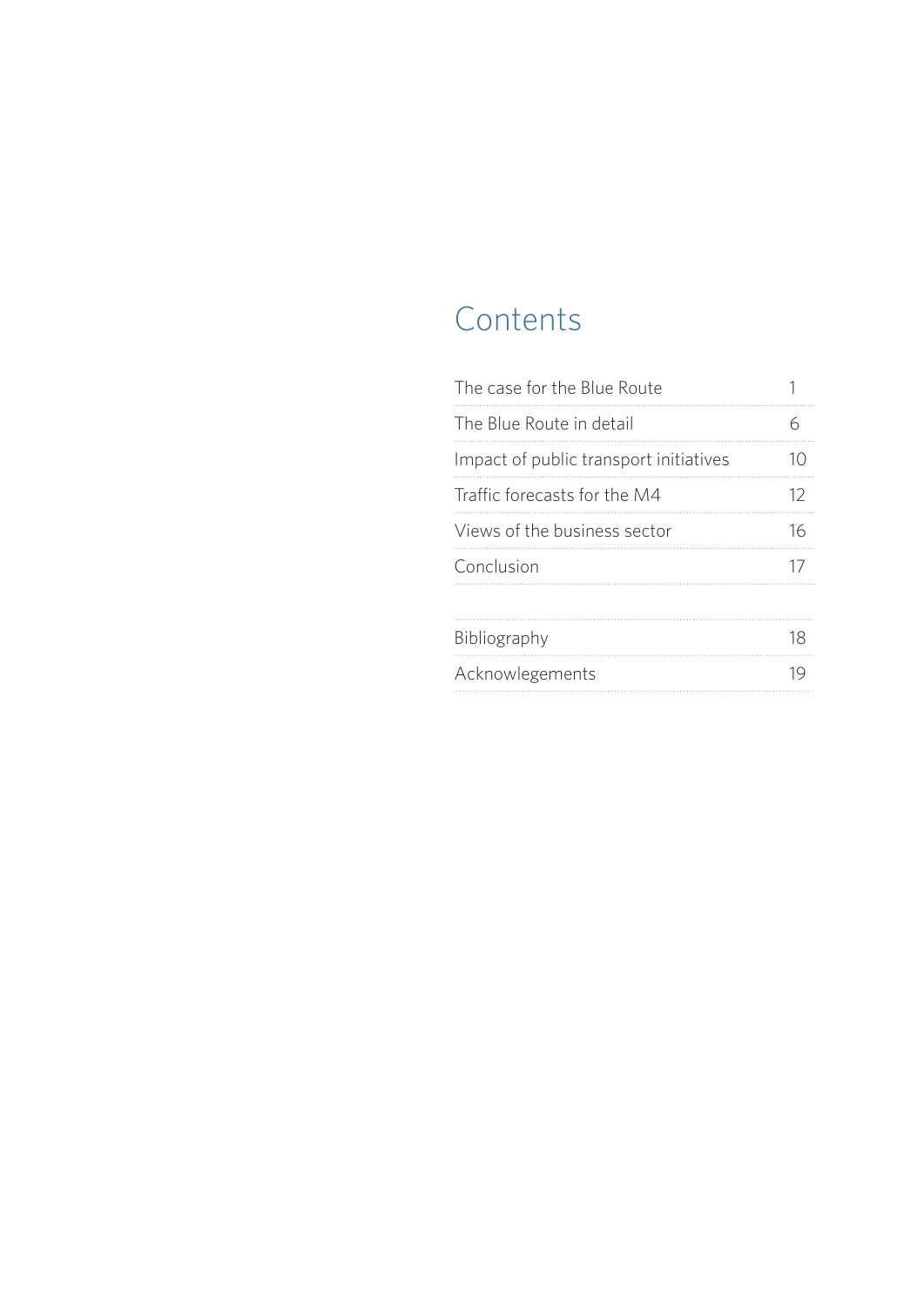# The case for the Blue Route

There is a consensus that additional capacity is required to cope with peak period traffic congestion on the M4 around Newport. There are three main reasons:

- The Brynglas Tunnels on the M4 directly to the north of Newport are an acute pinch-point, reducing a sixlane motorway to four lanes. There have been many instances when there have been closures due to traffic incidents at this spot. For instance, in July 2011 the M4 was closed for two days after a lorry caught fire in the Brynglas tunnels. Nearby structures - the Usk Bridge to the east of the Tunnels and the canal bridge to the west - accentuate the difficulty of any road-widening project.
- There were faults in the original design of the Newport northern by-pass/ northern distributor road, later linked in to the M4, including the lack of a hard shoulder for some of its length. This reduces its capacity for current traffic volumes.
- The M4 is used by local traffic as a local distributor road for short journeys within the local urban area.

The Government has put forward the following three options for overcoming these problems, but has rejected the first two and is now only considering building the last, a new motorway at a significant extra cost:

- Using the existing A48 but improving it by upgrading the present junctions on the route that impede the free flow of traffic with new bridges and underpasses – that is, building grade separated junctions. This was known as Option C and would cost **£345m**.
- Building a new dual-lane carriageway known as the Red Route at a cost of **£830m**.
- Building a new road to full motorway standards known as the Black/Purple route, at a cost of **£936m**.

A fourth option put forward by the author, and developed from a Welsh Government plan in 2007, uses a combination of the A48 Newport Southern Distributor Road (SDR) around Newport and the former Steelworks Road to create a dual carriageway to motorway / expressway standard. Referred to as the Blue Route, it involves an upgrade of the A48 and the 'Steelworks Road' - a length of industrial roadway purchased by the Welsh Government in 2010 for building a motorway. It would run on a line to the south of Junction 23a on the east side of Newport to Junction 28 in the west. The roads would be re-constructed as a two-lane, dual carriageway at motorway standard. The land that has been acquired as Steelworks Road is sufficient for widening to a three-lane motorway at a future date if this is needed. The Blue Route would cost **£380m**.

The cost estimates for these four options are based on Welsh and UK Government figures and include costs for construction, acquisition of land and property, preparation and supervision, and traffic-related maintenance. They assume each scheme to have an opening year of 2020 to provide a comparable cost base.

Bringing forward the completion date for the Black Route initially set by the Welsh Government at 2031 is dependent on new borrowing powers but more significantly on the annual borrowing limit which HM Treasury will impose to maintain a decreasing Public Sector Borrowing requirement. A lower cost scheme will require less borrowing annually and could therefore be completed sooner while allowing other transport investment elsewhere in Wales using any surplus annual investment allowance.

The issue is whether the Welsh Government's present motorway option provides an unnecessary increase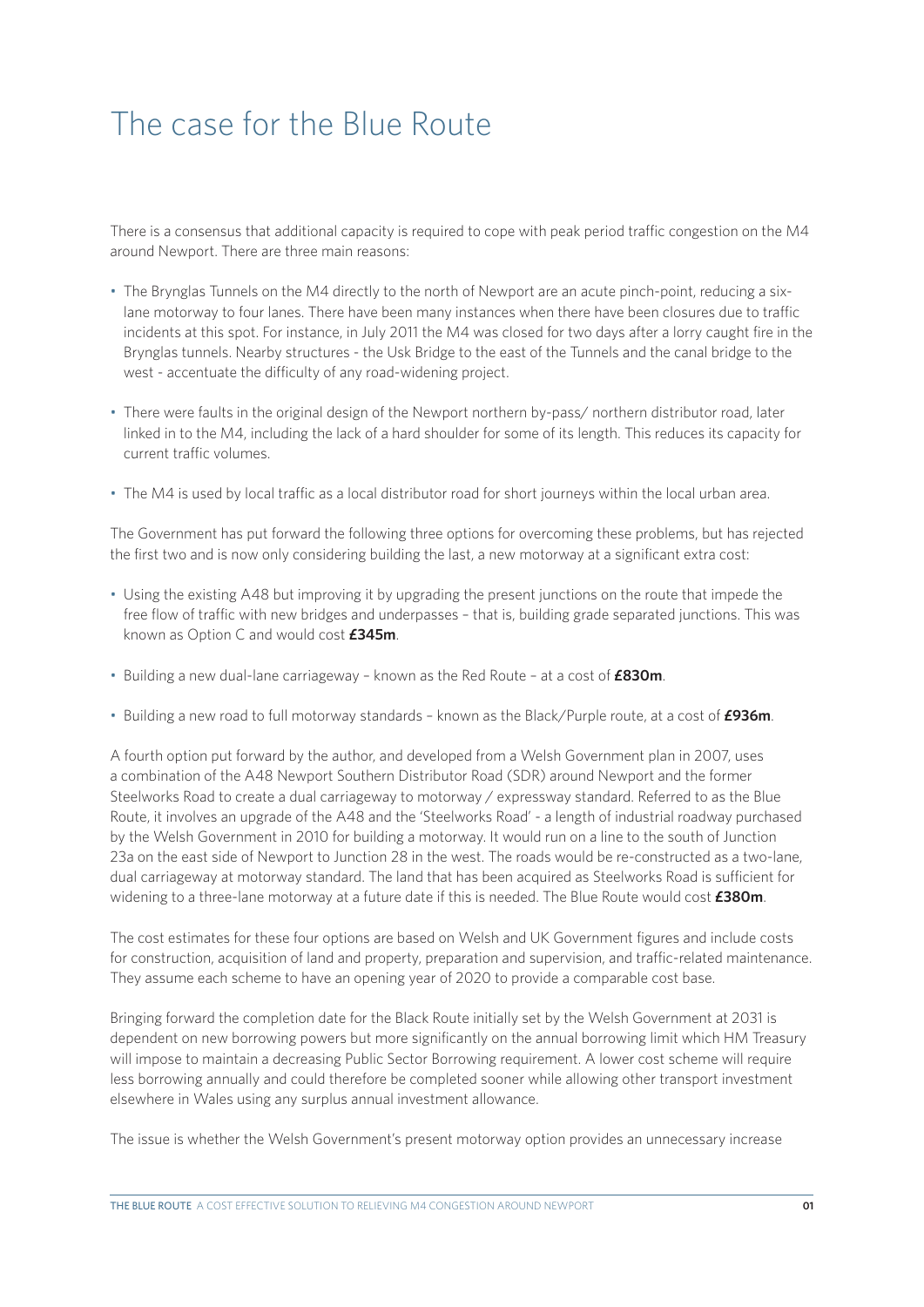

THE BLUE ROUTE A COST EFFECTIVE SOLUTION TO RELIEVING M4 CONGESTION AROUND NEWPORT THE BLUE ROUTE A COST EFFECTIVE SOLUTION TO RELIEVING M4 CONGESTION AROUND NEWPORT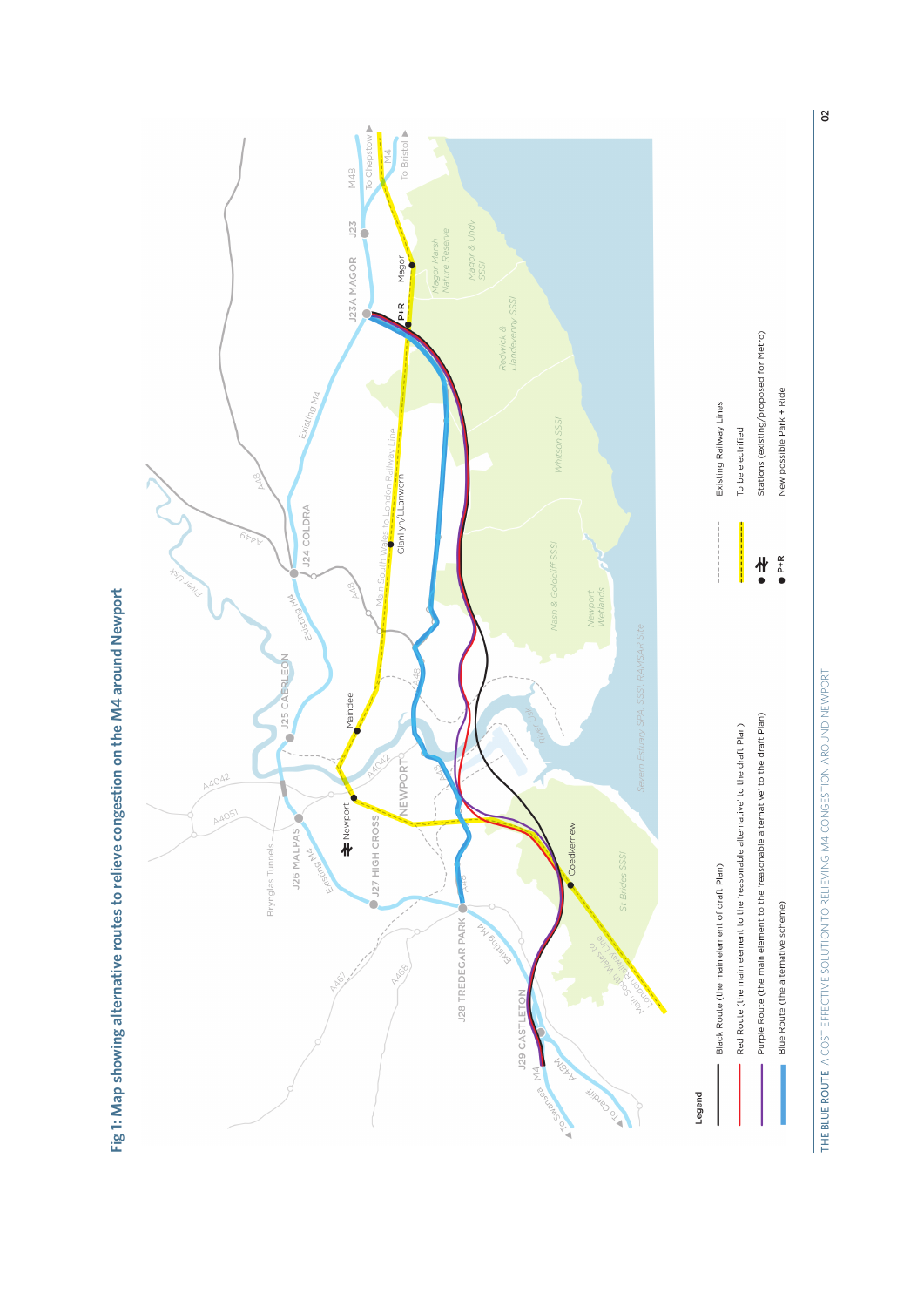in capacity and in consequence unnecessary expenditure. The argument is that the fourth option, the Blue Route, would be a more appropriate solution. It would deliver what is needed at a much lower cost and with significantly less impact on the environment. It would have a lower capacity than the option favoured by the government but would be sufficient to cope with the estimated need.

The present traffic flows on the A48 southern distributor route around Newport route are lower than were expected. This is a consequence of the number of intersections, which disrupt the free flow of east west traffic. Grade separated junctions, where the traffic flow is unimpeded, would give these flows greater priority.

A key question in deciding between the various upgrades is calculations about future traffic forecasts. After the recession ends, will there be a lower level of car usage in absolute terms or will the rate of increase be similar to that in the immediate pre-recession?

An additional consideration will be the Welsh Government's plans to create a Metro rail and bus system for south-east Wales, as outlined in its *Cardiff Capital Region Metro Impact Study*, published in October 2013. This is an ambitious scheme, which will take between 10 and 15 years to deliver, at an estimated cost of £1.97 billion. There is no doubt that it will have a major impact on ameliorating traffic congestion around Newport.

The Welsh Government's consultation paper *M4 Corridor around Newport* forecasts a need for 20 per cent more traffic capacity by 2035. It is estimated that an additional motorway (the Black/Purple Route) would divert up to 40 per cent of existing traffic away from the present M4. This is far more than necessary as a solution to current and future capacity problems.

At the same time the Government estimated that Option C was only expected to divert between 6 and 10 per cent of the traffic. This suggests that the Blue Route, which would utilise the Steelworks Road, would divert around 15 per cent. This may well be a conservative estimate. Furthermore, the consultation paper takes no account of the impact of rail electrification and specifically excludes consideration of future Metro developments along the M4 corridor despite significant modal transfer from car to rail at other similar locations.

The Blue Route could solve the congestion issue on the M4 earlier than the Black/Purple route since it could be completed sooner, by 2018. Combined with the Metro and rail electrification it would provide more than adequate relief of traffic congestion over the period to 2035.

Even with the UK Government's forecasts showing a 20 per cent growth in traffic flow between 2012 and 2030, the Blue Route would satisfy capacity requirements to 2025. However, the more likely change in car usage is a lower percentage increase, with the current plateau continuing for some time. The forecast for growth in the Welsh Government's consultation document has already been shown to be in excess of actual flows for 2012 and 2013.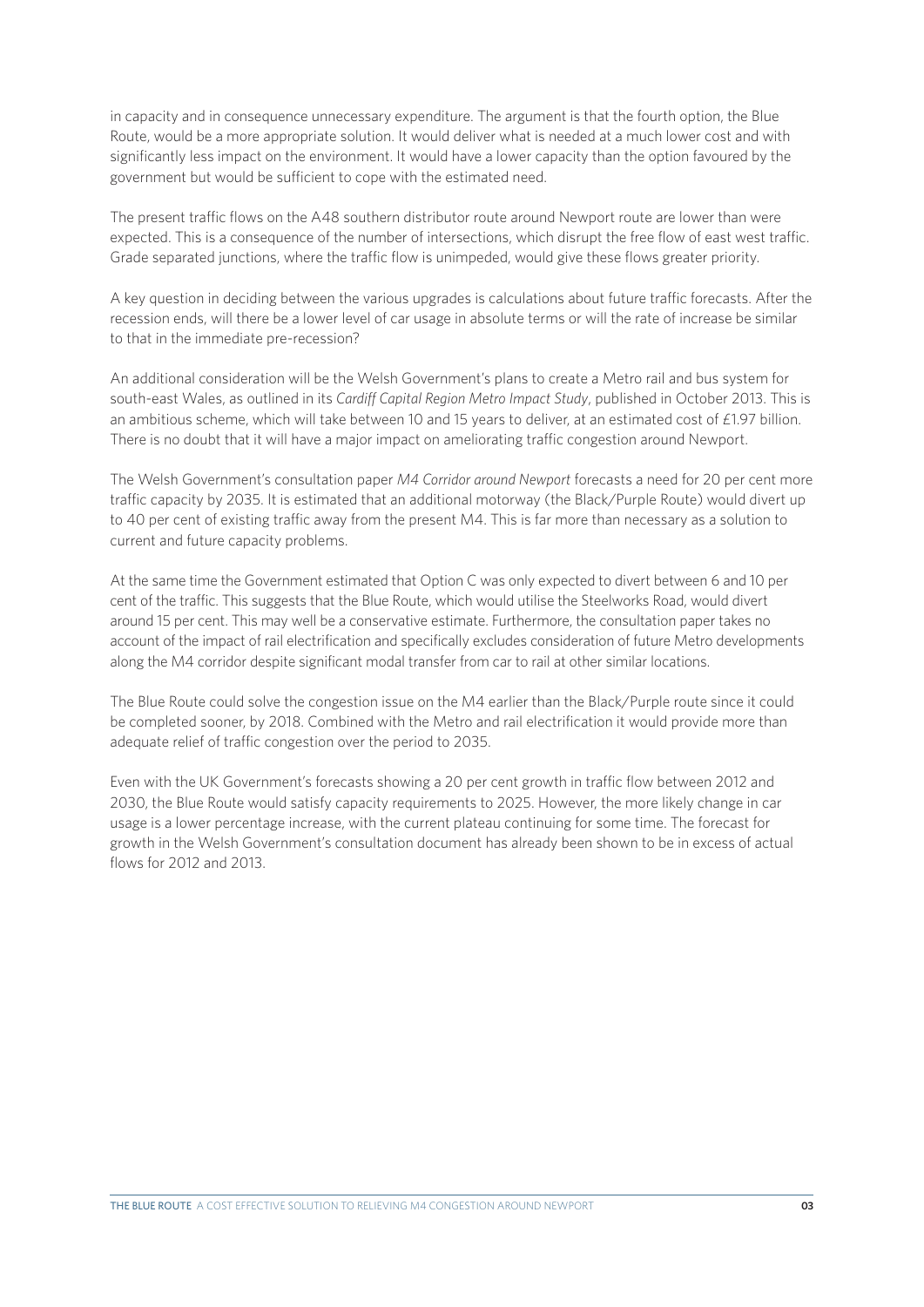**Fig 2: Wales traffic Trends 1993 – 2011**



Source: Traffic in Wales, Statistics Wales, Welsh Government, 2012.

This plateauing of demand is not confined to Wales (Fig 2), nor to the UK as a whole. It is a pattern in other European Union countries, the United States and Japan (Fig 3). The policies now being employed from the EU to China are to prioritise investment in public transport, cycling and walking and to make improvements to existing roads rather than build new major highways. These are now seen as the way to sustainable solutions for traffic congestion and environmental pollution in growing cities.



**Fig 3: International comparison of car usage in industrialised countries**

Source: International Transport Forum statistics.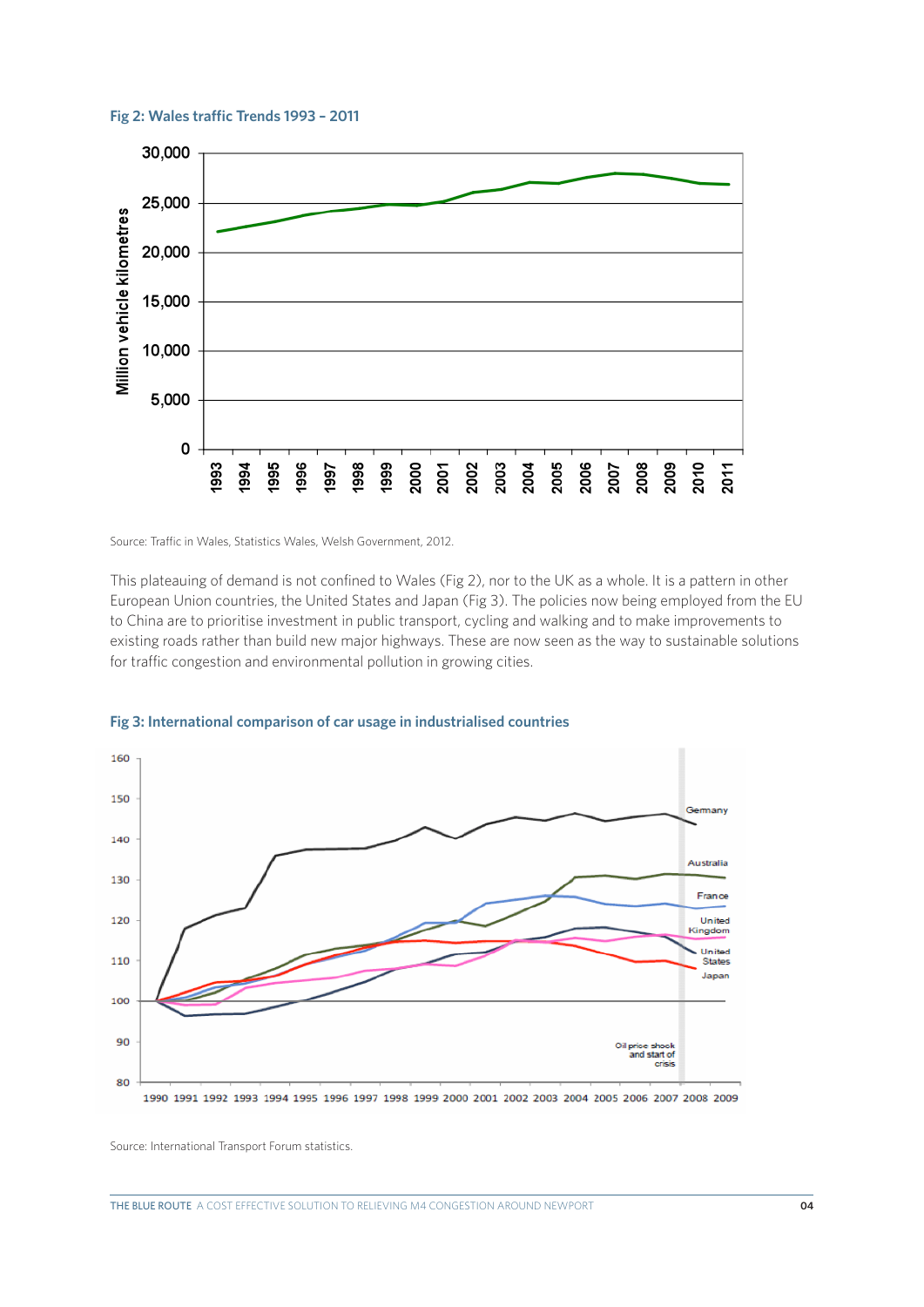The main pressure for relieving congestion on the M4 around Newport has come from the business sector in Wales, represented by Federation of Small Businesses, the Institute of Directors, and CBI Wales. However, only the CBI supports the Welsh Government's position. The Federation of Small Businesses supports the Blue route, while the Institute of Directors says it would welcome a scheme which solves the M4 congestion problem and is future-proofed to extend road capacity if required. The Blue Route, in conjunction with the Welsh Government's plan for rail electrification and the Metro, will achieve that.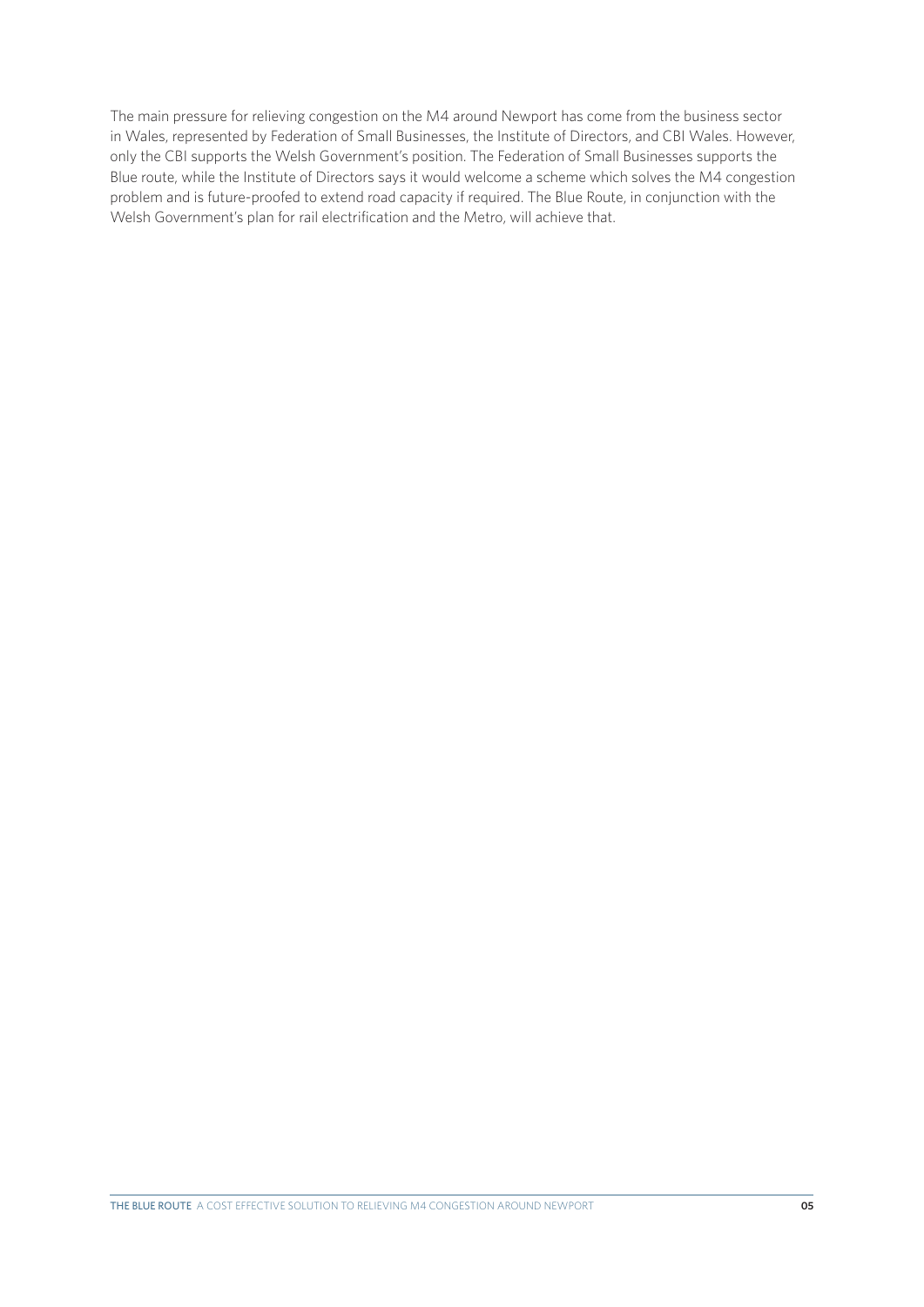# The Blue route in detail

The Blue Route is a combination of the A48 Southern Distributor Road upgrade (as in Option C) together with the Steelworks road, linking together at the present Queensway Meadows junction. It would be re-constructed as a four-lane dual carriageway road at expressway standard. The land that has been acquired would be sufficient for widening to three-lanes at a future date.

The Blue Route involves an upgrade between Junctions 23a and J24 to the east of Newport to Junction 28 to the west. This would involve upgrading the current A48 Southern Distributor Road whose traffic flows are lower than were expected. That is largely a consequence of the number of intersections, which disrupt the free flow of east west traffic. Grade separated junctions, where the traffic flow is unimpeded, would give these flows greater priority.

The junctions where this should be feasible are Pont Ebbw, Maesglas West/East, Docks Entrance, Usk Way, Corporation Road, Nash Road, Queensway Meadows, Hartridge, and Beatty Road. The proposed gradeseparated intersection at Queensway Meadows would link onto the A4801 Steelworks Road. There would be two links onto the M4, at Junction 24 and Junction 23a. As a result the Blue Route will be capable of attracting traffic to/from both the Severn crossings and the A449/M50 routes into Wales. This is in contrast to the Welsh Government's motorway proposal which can only divert traffic to/from the Severn crossings.

At the western end of the A48, north of the Tredegar House conservation area and entering the M4 at Junction 28, there is currently a confluence of high peak traffic flows. The present A48 becomes a single carriageway four-lane road between the Pont Ebbw junction and Junction 28 on the M4. Currently there are traffic flow constraints at peak periods. There are Government proposals for redesigning this junction.

The present four-lane single carriageway road will require dualling to be able to carry the anticipated additional traffic, particularly from the A467 and the M4. There is woodland to the north adjacent to Tredegar Park sports facilities which could be affected. To the south are UK Government and Agency offices with car parking and some recent tree plantings immediately adjacent to the highway. The National Trust property at Tredegar House is not compromised by this scheme.

The Blue Route option rebuilds, with grade-separated inter-sections, the A48 south of Newport and the Steelworks road (A 4810). The result would be to increase east–west road capacity and reduce M4 congestion. This lower cost scheme could be constructed by 2018.

The Steelworks Road was purchased at a cost of £7.7 million by the Welsh Government from Tata Steel in 2010 to provide land for a 7 kilometre long section of the M4 relief motorway from Junction 23A. It was intended to link into the A48 at Queens Meadows junction between Junction 24 and Junction 28. Both roads would then have grade-separated junctions. This is the scheme that has been developed into the Blue Route.

The line of the Steelworks Road has major advantages in traffic terms, with little environmental downside. It is inside the footprint of the existing 'road' and industrial land and requires no public inquiry prior to construction. However, as a result of decisions over the last six years the land on either side of the Steelworks Road has been developed and would have to be repurchased.

The A 4801 Steelworks Road has recently been partly upgraded. What now exists is a local county road with several at grade intersections (roundabouts or traffic lights) with development taking place on either side. However, this does not preclude it being incorporated into the proposed Blue Route.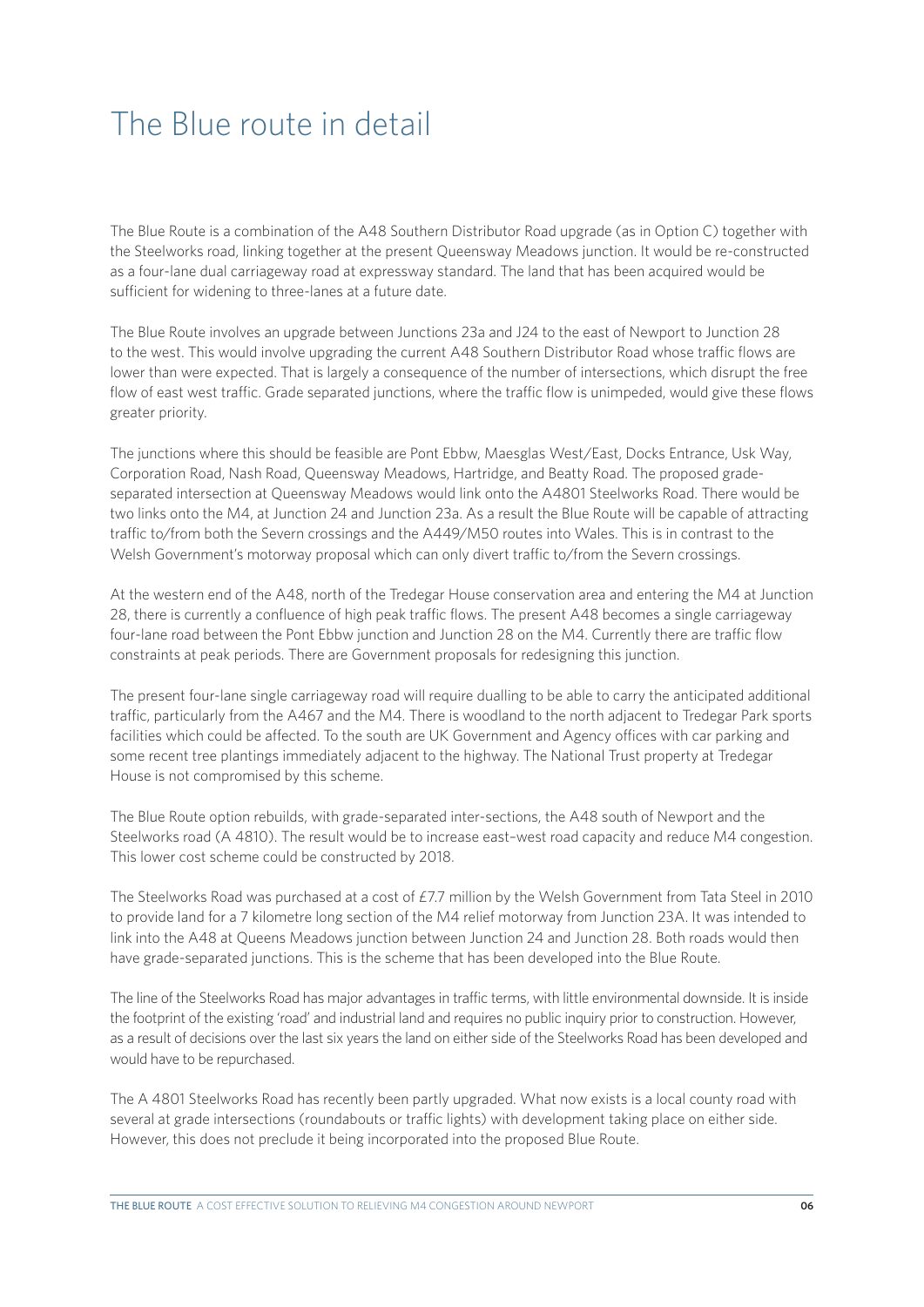The proposition is that a four-lane motorway/expressway standard dual carriageway will provide the required resilience of flows on the existing motorway. The grade–separated intersections link into several areas of Newport including direct access to the Docks. This compares with what would be just one intersection, at a Site of Special Scientific Interest, along the new M4. The Blue Route would also avoid the complete bypassing of existing facilities such as retail parks and industrial estates with the inconvenience and negative economic impact that would be entailed.

## The Blue Route compared with other options

## **LAND TAKE**

• The Blue and Purple motorway option will take considerably more greenfield land than the proposed Blue Route which concentrates construction on using the existing road footprint - that is, the former industrial land at Llanwern Steelworks with some limited areas of green-field land.

## **ECONOMIC IMPACT**

- The upgrade of the A48/Steelworks Road would improve journey times and reliability on the existing M4 corridor around Newport by offering an alternative route, especially in the event of major incidents on the present M4. This relief of traffic would improve the efficiency of long distance traffic, providing improved connectivity to and from England. An improved A48 passes through important retail, distribution and manufacturing areas.
- Initial traffic modelling showed that travel time on the network would be reduced, though there would be delays during construction. Delays occurred during the improvement of the M4 at Cardiff Gate but was not considered a reason for failing to proceed with construction.
- There would be economic benefits for the A48 corridor through journey time improvements, and enhanced accessibility for southern Newport, including some of the city's most disadvantaged wards.

## **ENVIRONMENTAL IMPACT**

- The Red and the Purple / Black Routes (that is a new M4) cross a Special Area Conservation site and a Site of Special Scientific Interest at the River Usk, plus all but one of the Sites of Special Scientific Interest in the Gwent Levels.
- The Blue Route would give by far the lowest environmental impact of any of the proposals. It is not free of adverse environmental impact since it will intrude into the Redwick and Llandevenny Site of Special Scientific Interest at Barecroft Common. However, as the new Steelworks Road has largely been constructed this would militate against any further adverse environmental consequences.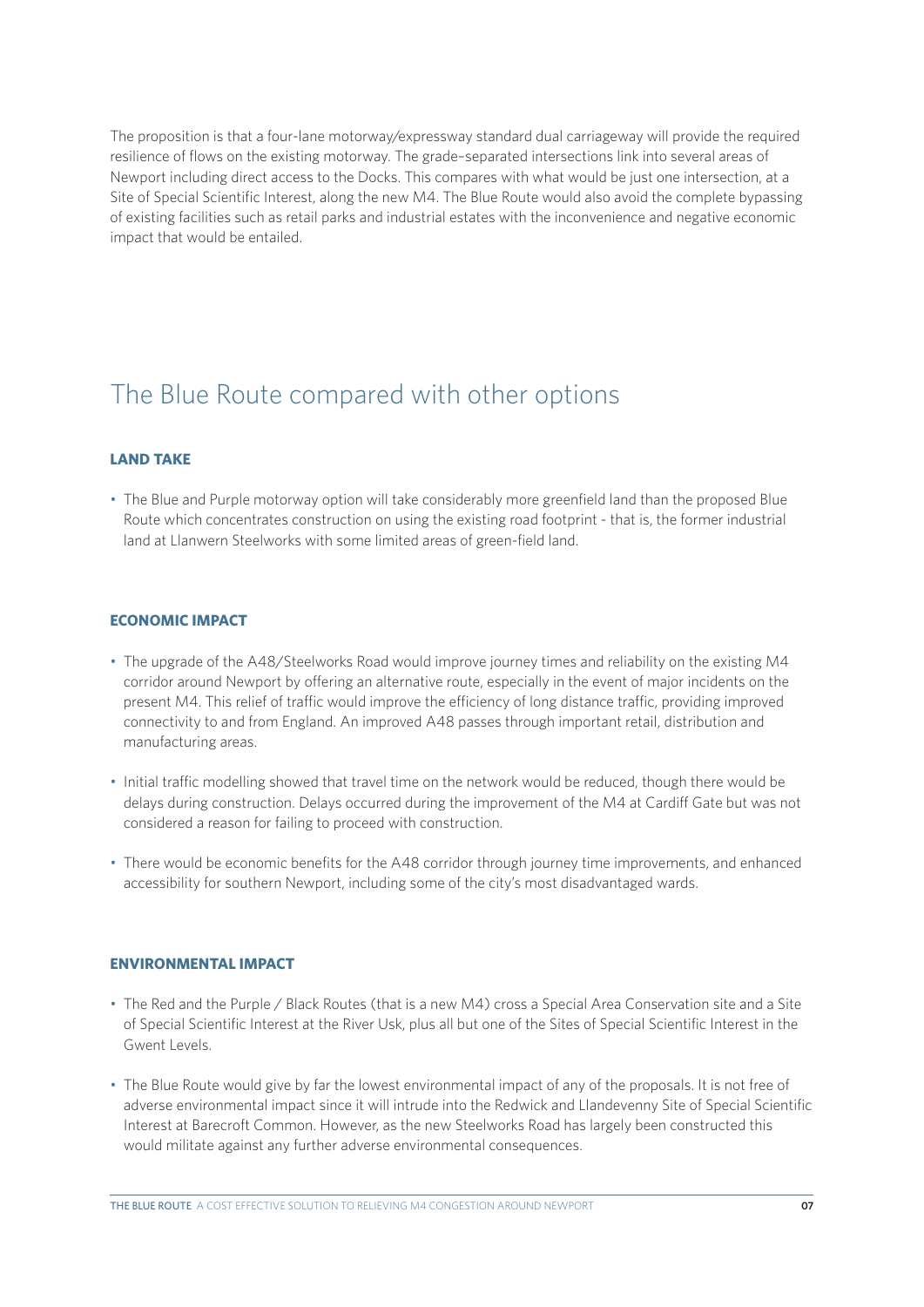- Negative environmental impacts would also include the possibility of some minor demolition of buildings, visual adverse impacts, and some biodiversity losses associated with the River Usk Special Area of Conservation. Even so, the biodiversity rating for the scheme is more positive than the motorway - according to the Welsh Transport Planning and Appraisal Guidance analysis in March 2013.
- The grade separated junction construction would create some issues but this could coincide with the proposed construction of 4,000 houses on the adjacent land. However, the resultant more freely flowing traffic could be expected to reduce emissions and noise.
- This route would reduce traffic congestion on the M4. There will be some increase in traffic noise along the A48 / Steelworks Road. The present land use is largely industrial or commercial with some housing where amelioration measures can be taken.

## **SOCIAL IMPACT**

The comparitive analysis of all four routes using the Welsh Governments format is shown in Figure 4.

- A new 4,000 housing development on 40 hectares is planned between the Steelworks Road and the Great Western Main Line to the north. The Blue Route will provide enhanced access to this development.
- At present, the access junctions are controlled by traffic lights or roundabouts. This proposal would see these changed to grade–separated junctions. They would improve accessibility to the sites and provide greater connectivity to other parts of Newport and the M4 both east bound and west bound. There would be improved access to facilities such as the steelworks, the cement works, and the Magor Brewery.
- Adverse effects on cyclist and pedestrian movements will need to be taken into account. Alternative routes can be provided so that any increased traffic volumes on the proposed corridor do not increase hazards or community severance. In the case of the Purple/Black routes this would not be possible because, as motorway options, they would preclude provision for cyclists and walkers.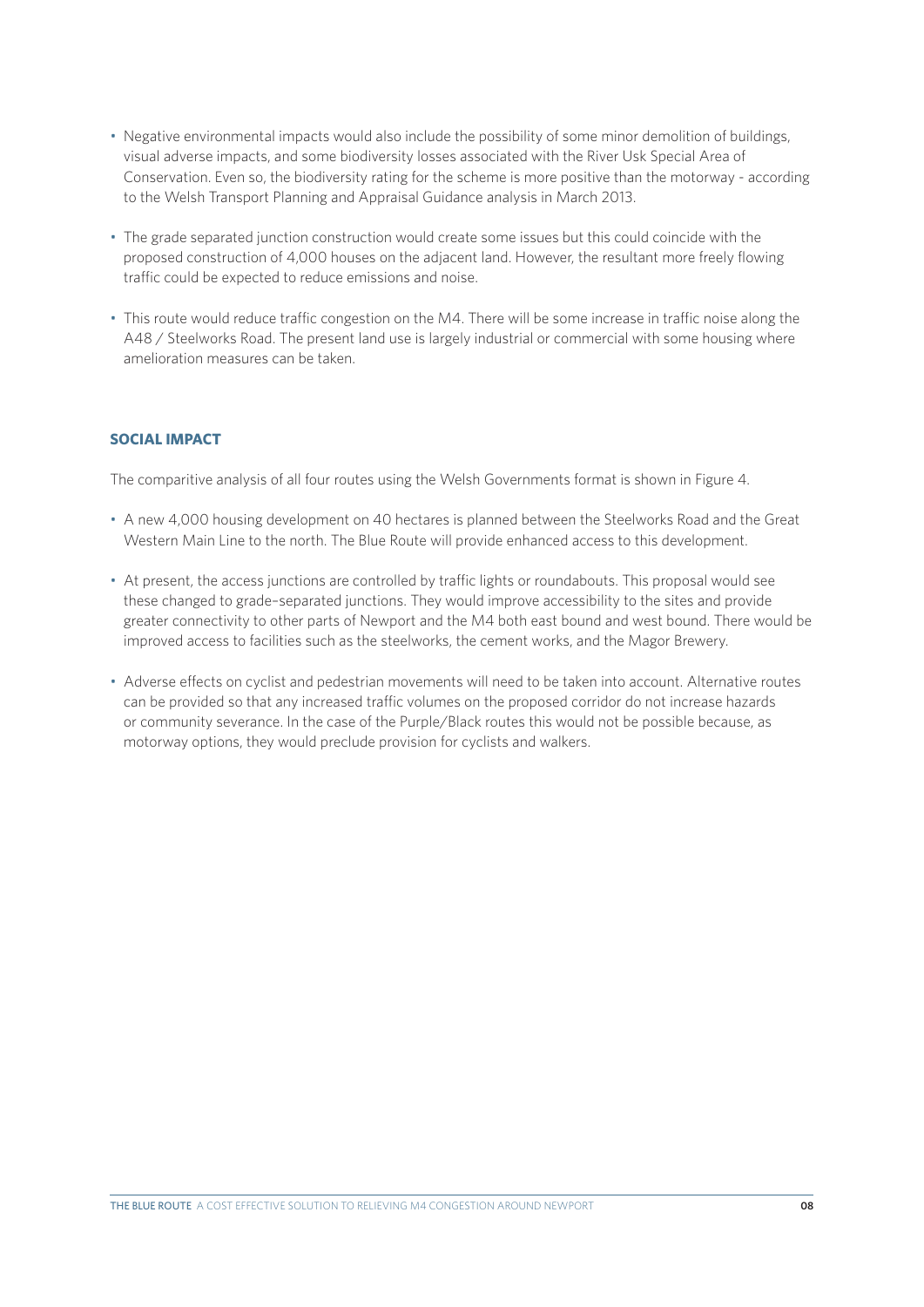## **Fig 4: Comparison scores for alternative options for the M4 Corridor around Newport**

| Criteria                             | Doing<br>Nothing | Red Route<br>All-Purpose<br>Road | Purple Route<br>Motorway | <b>Black Route</b><br>new M4 | Blue<br>Route |
|--------------------------------------|------------------|----------------------------------|--------------------------|------------------------------|---------------|
| Economy                              |                  |                                  |                          |                              |               |
| Transport Economic Efficiency (TEE)  | $(- - -)$        | $(++)$                           | $(+++)$                  | $(+ + +)$                    | $(++)$        |
| Economic Activity and                |                  |                                  |                          |                              |               |
| Location Impact (EALI)               | $(---)$          | $(++)$                           | $(++)$                   | $(+++)$                      | $(++)$        |
| Environment                          |                  |                                  |                          |                              |               |
| <b>Noise</b>                         | (--)             | (0)                              | (0)                      | $(+)$                        | $(+)$         |
| Local Air Quality                    | $(--)$           | $^{(+)}$                         | $^{(+)}$                 | $(++)$                       | $(+)$         |
| Greenhouse Gas Emissions             | $(-)$            | (0)                              | $(+)$                    | $(+)$                        | $(+)$         |
| Landscape and Townscape              | (0)              | (---)                            | $(---)$                  | $(---)$                      | (0)           |
| Biodiversity                         | (0)              | $(- - -)$                        | $(---)$                  | $(- - -)$                    | $(-)$         |
| Heritage                             | (0)              | $(--)$                           | (--)                     | (--)                         | (0)           |
| Water environment                    | (0)              | $(- - )$                         | $(- - )$                 | $(- - )$                     | (0)           |
| Soils                                | (0)              | (---)                            | (---)                    | (--)                         | (0)           |
| <b>Social</b>                        |                  |                                  |                          |                              |               |
| Transport safety                     | $(- - )$         | $(++)$                           | $(+++)$                  | $(+++)$                      | $(++)$        |
| Personal security                    | (0)              | $(+)$                            | $^{(+)}$                 | $(+)$                        | $(+)$         |
| Permeability                         | $(-)$            | $(+)$                            | $(+)$                    | $(+)$                        | $(+)$         |
| Physical fitness                     | (0)              | (+)                              | (0)                      | (0)                          | $(+)$         |
| Social inclusion                     | $(-)$            | (0)                              | $(+)$                    | $(+)$                        | (0)           |
| Equality, Diversity and Human Rights | (0)              | $^{(+)}$                         | $^{(+)}$                 | $(+)$                        | $(+)$         |

Source: Welsh Transport Planning and Appraisal Guidance (WelTAG) Welsh Government / Author's application to Blue Route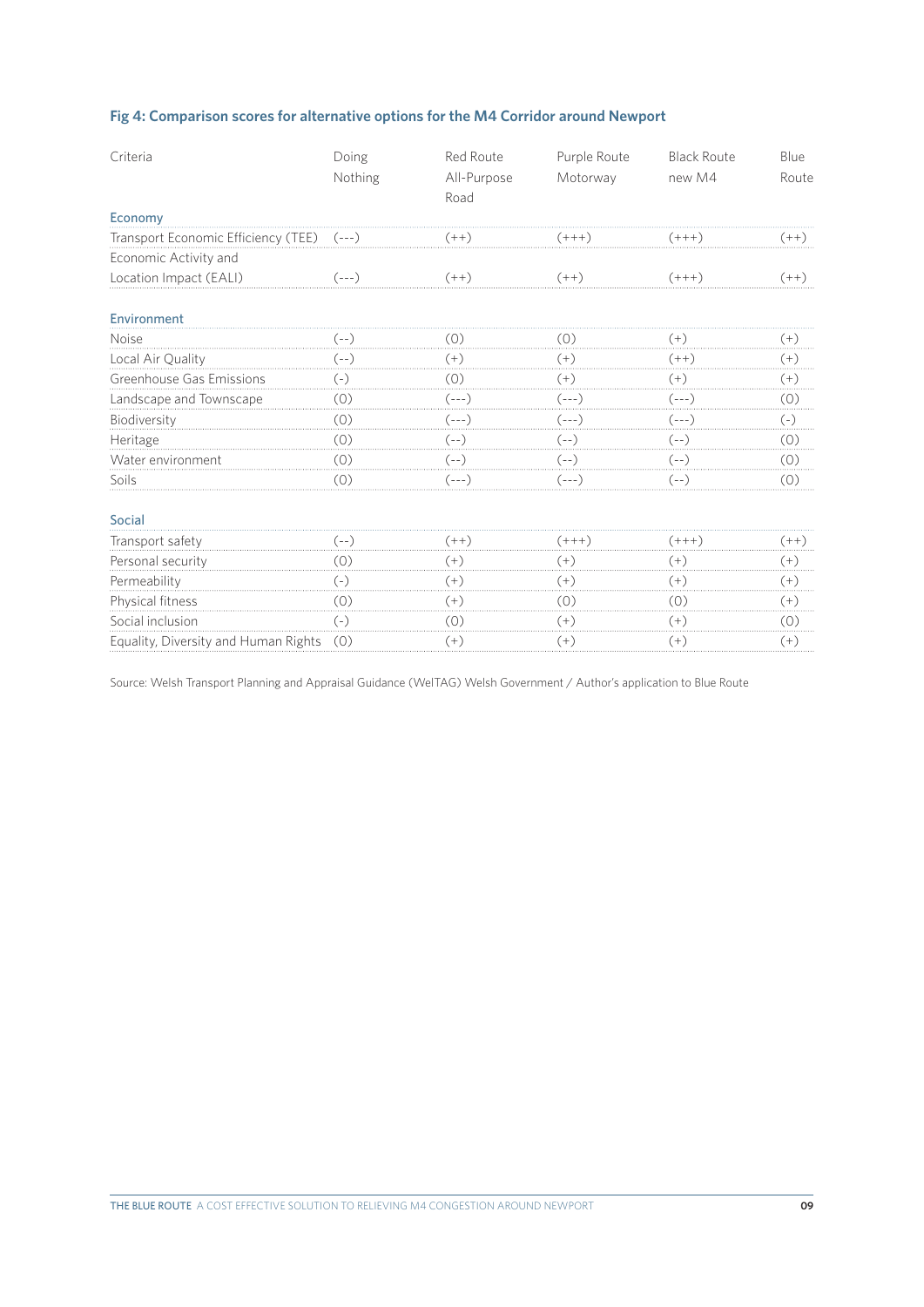# Impact of public transport initiatives

The Welsh Government's case for a new motorway, put forward in its September 2013 consultation paper M4 Corridor around Newport, takes no account of the impact of rail electrification or the Metro. The paper says it does not take account of public transport measures "because the Welsh Government has commissioned a separate study and report on proposals to develop a Metro system for south east Wales". Yet these separate proposals cannot be considered in isolation. Each will have a significant impact on the other.

Indeed, the Welsh Government's *A Cardiff Capital Region Metro Impact Study*, published in October 2013, argues that it will help address congestion on the M4. The seriousness of the Government's intentions can be gauged from the £63m it has allocated to the Metro scheme in its 2013-14 transport budget. The longer term proposal is an ambitious scheme taking 10 to 15 years to deliver, at an estimated cost of  $£1.97$  billion. Elements of the Metro that are directly relevant to transport congestion around Newport are:

- Four new stations on the M4 corridor, including Llanwern and Caerleon.
- Rapid transit bus solutions around the M4 corridor communities.
- Rail developments such as a direct link between Newport and Ebbw Vale.

Electrification of the South Wales Main Line and the *ValleysVale/CwmFro* rail network has passed HM Treasury's procurement criteria on cost-effectiveness. Work is under way on funding, planning, procurement and some construction. Completion of the electrification of the South Wales Main Line through Newport is expected by 2018, and the Valley Lines by 2019.

Both electrification and the Metro project are within the M4 relief road construction timespan. The South East Wales Transport Alliance (Sewta) Rail Strategy Final Report (2013) proposes over 20 new stations, including at Llanwern and Coedkernew, and increased capacity on the Ebbw Valley line. The objective is to attract car commuters away from the M4, A470 and other key routes and onto the railway. As the strategy concludes:

"...several of its recommendations should be packaged to form an M4 corridor corporate strategy to provide realistic alternatives to car use in this congested corridor".

The *M4 Corridor around Newport* consultation paper forecasts a 20 per cent increase in traffic by 2035. However, it is estimated that the Black/Purple motorway proposal would divert up to 40 per cent of traffic away from the existing M4. This is in excess of the capacity required to address the problem.

The March 2013, the Welsh Transport Planning and Appraisal Guidance Report predicted that grade-separated junctions on the A 48 (Option C) would divert about 6-10 per cent traffic from the M4 around Newport through Junction 24. This suggests that the Blue Route, which would utilise the Steelworks Road from Junction 23a, would divert around 15 per cent. This may well be a conservative estimate. The diversion of traffic at Junction 23a westbound from the M4 and eastbound onto the M4 will enable traffic to avoid the M4 Coldra interchange at Junction 24. It is along this section of the M4 that capacity is insufficient at peak flow periods. This is because of the combination of the Brynglas Tunnels capacity limitations with the A449 and A48 bringing commuter traffic on to the M4.

Using state of the art technology (which measures average speeds) drivers could be advised of journey times between Junction 23a and Junction 28 on motorway screens at both junctions so giving them a choice of route.

Rail electrification coupled with the Metro will have an additional impact on relieving traffic congestion around

THE BLUE ROUTE A COST EFFECTIVE SOLUTION TO RELIEVING M4 CONGESTION AROUND NEWPORT **10**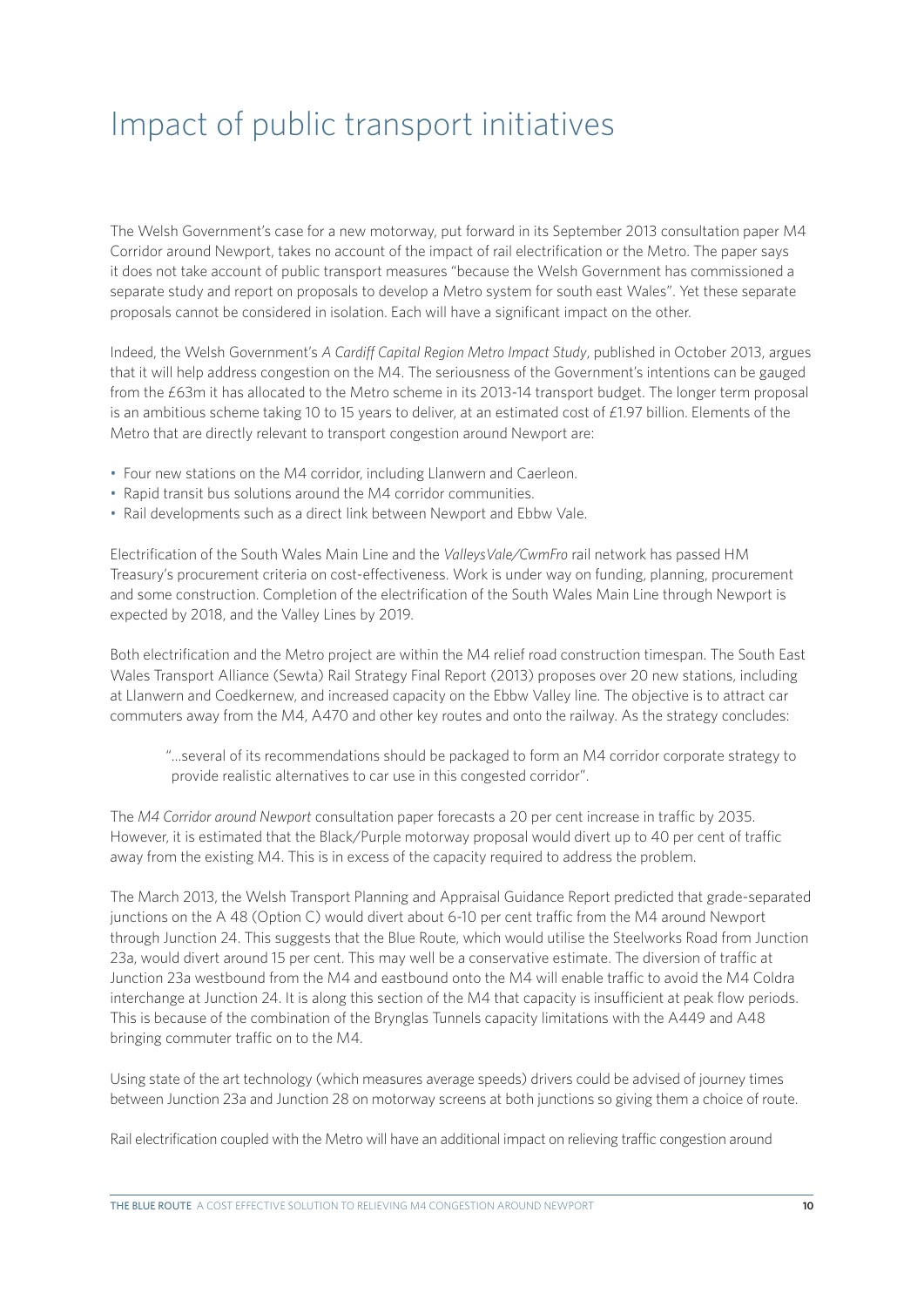Newport. On the basis of the experience of the Newcastle upon Tyne Metro, completed in the 1990s, and the 2004 Bordeaux Tram network reduced peak traffic flows into those cities by over 30 per cent. A conservative assessment in south east Wales could be a transfer of between 20-30 per of traffic from road to rail at peak times.

A similar impact could be expected in Newport and Cardiff. Electrification of the South Wales Mainline alone would reduce M4 peak traffic flows by up to 15 per cent. This level of modal change – the so called 'sparks' effect – has accompanied similar investment elsewhere in electrified track, new stations, trains / tram-trains / trams rolling stock, buses and interchange hubs.

Moreover, the Blue Route is likely to begin to solve the congestion issue on the M4 earlier than the Black/ Purple Routes because of its earlier completion date. The Blue Route combined with rail electrification would provide more than adequate relief to congestion over the period to 2035. The longer-term development of the full Metro proposals will lead to a further reduction in car use.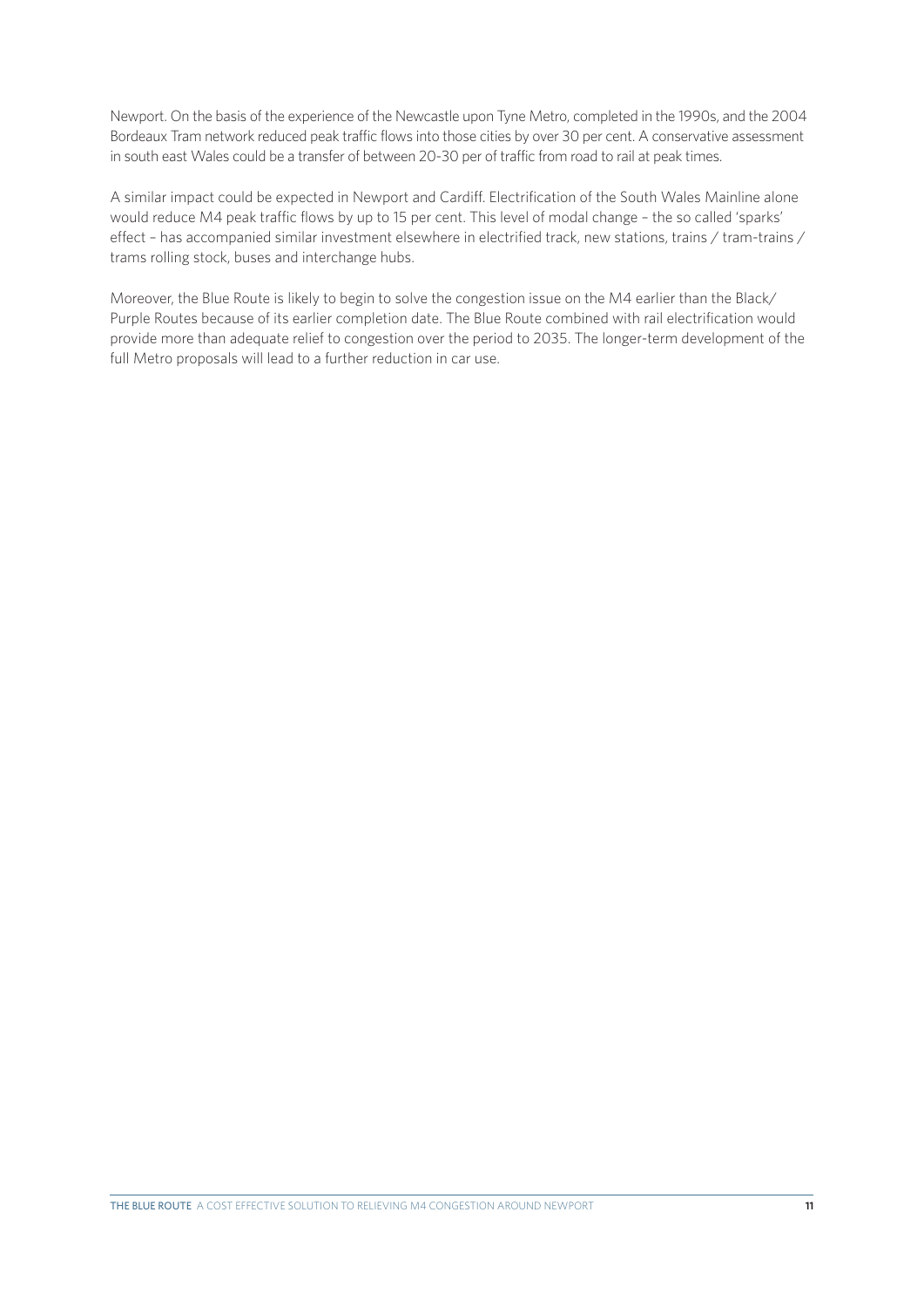## Traffic forecasts for the M4

UK Government road traffic forecasts continue to show significant growth (Fig 5). However, other research shows that car usage has flattened since 2006, continues to plateau at the present time, with only slow growth predicted for the future. Traffic flows on the M4 around Newport over the period 2006-2013 have been relatively level as shown in *The M4 Corridor around Newport*. They throw into question the need for a new motorway around Newport. In fact the Welsh Government's proposals were based on pre-recession traffic forecasts that are now being questioned.



#### **Fig 5: Department for Transport forecasts and actual car traffic growth**

Source: Goodwin, P. and Mitchell K., *Analysis of DfT data*, Institute of Advanced Motorists, London, 2010.

Moreover, since 1985 transport planners have realised that large-scale road building does not solve urban traffic congestion because the extra capacity tends to attract more users. In his highly respected research, the late Dr Martin Mogridge has demonstrated that in some circumstances congestion actually got worse, particularly on routes to and from the new infrastructure.

The consultation document *M4 Corridor around Newport* predicts a 20 per cent increase in traffic over the period to 2035. These forecasts, developed by the Department of Transport, are based on population, household, workforce and employment projections, combined with a car ownership model. However, they exclude the impact of public transport developments on traffic flows.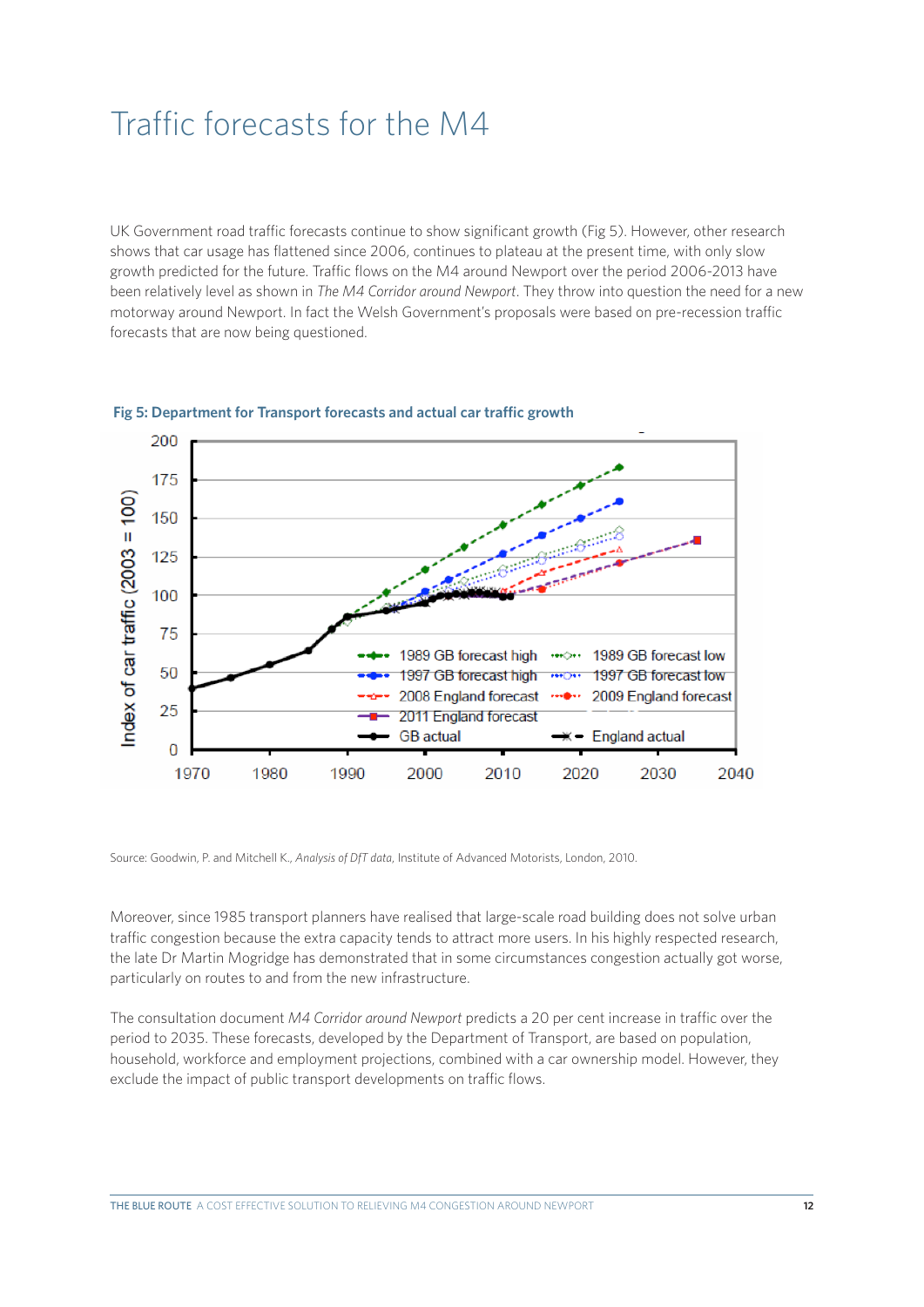#### **Fig 6: M4 Junction J26-J27 – Traffic Growth Index**



There was substantial growth in the late 1990s, but a levelling off from 2001 with a slight fall to 2012 (Fig 6). There is therefore limited evidence to suggest any change from the plateau in traffic flow that has occurred since 2001. The underlying trends in traffic flows over the last eight years have been affected by:

- The economic downturn, with journeys to work being reduced by unemployment and wages falling in real terms.
- Traffic congestion on strategic routes resulting in a transfer to rail.
- Improvements in rail service capacity and reliability following investment by the Government in rail services since the new franchise took effect in 2004- 05.
- The increase in petrol costs compared with rail fares has resulted in a cross price elasticity effect with a modal shift from car to rail.

Professor Peter Jones suggests a number of possible causal variables for the flattening of car usage:

- Increases in car costs.
- Income and GDP effects.
- Deterioration in road conditions.
- Improvements to the rail network.
- Spatial planning policies.
- Smarter choices.
- Improved mobile and Internet communications.
- Company car ownership and free fuel taxation regulations relating to payment in kind, have cut the number of taxpayers claiming both car and free fuel.

At the National Transport Conference in Cardiff in September 2013 Professor Brian Clarke, President of the Institution of Civil Engineers, made two key points: we are not sure if private motoring has peaked, and nor are we sure if the trend in reduced driving by young males will continue.

Professor Phil Goodwin has pointed to the following trends as explaining the plateauing of car use: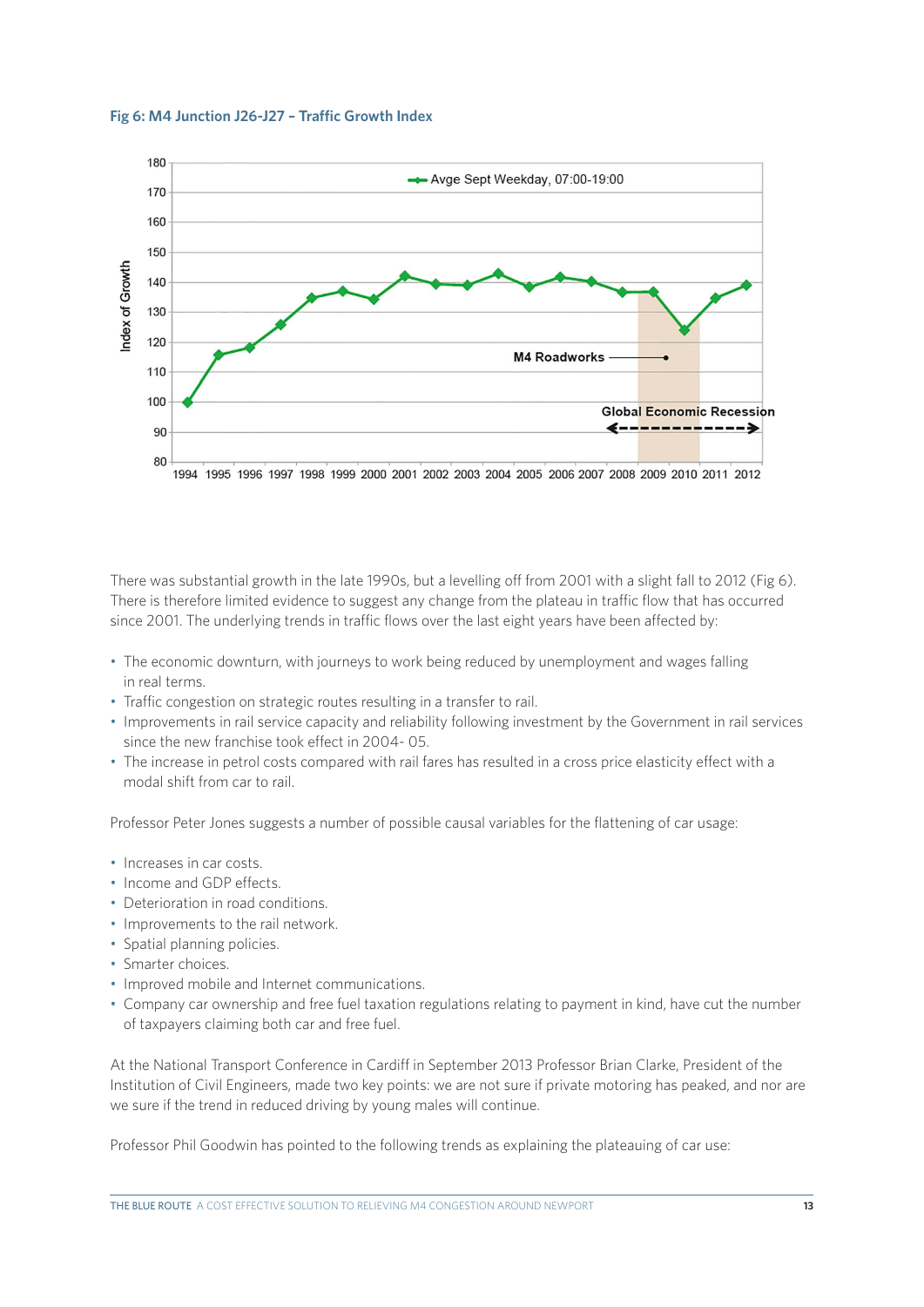- Rise in mobile phone computing.
- Cultural and attitude changes.
- Health and environment as motivational factors to cut down on car use.
- Demographic changes aging population; more single person households; women having children at a later age; young people and 'empty nesters' returning to city centre locations.
- Changing lifestyle images of travelling.
- Projected increase of Internet access and consequent growth of online shopping that will reduce work and retailing journeys.

It is noteworthy that increases in fuel excise duty had little effect on car usage until the mid–2000s and the onset of the recession. There is also potential for demand management to reduce car usage, through parking fees and road charging. Both of these could be deployed in Newport in conjunction with improvements to pubic transport.

It is noteworthy, too, that cities with high incomes and growing population show the greatest reduction in car use. There have also been reductions in medium sized towns and where high density new urban developments have occurred. This is the case in Cardiff and Newport.

Some evidence suggests that the cumulative effects to discourage car use and encourage alternatives walking, cycling, or public transport - have bigger impacts on car use than income and prices. The Welsh Government's recent Active Travel Act should have that effect.

Meanwhile, population projections for the 30 to 69 age group in Wales, the biggest car users, are fairly constant from 2010 to 2034. Between 2007 and 2011 Wales saw reductions in all modes of transport except cycling, which in relative terms, experienced a dramatic increase, as shown in the table below:

## **Table 1: Change in Welsh transport modes 2007-11**

| Cars           | - 4%    |
|----------------|---------|
| Buses/coaches  | $-14%$  |
| Goods vehicles | - 16%   |
| Motor cycles   | $-11\%$ |
| Pedal cycles   | $+26%$  |

Source: Transport Statistics Wales 2012.

At the same time the stock of vehicles and the number of new registrations has fallen, for the following reasons:

- A modal shift to other forms of transport.
- High fuel prices coupled with static or falling incomes
- Demographic changes, including an ageing population.
- Behavioural change such as concern for the environment;
- Changing travel patterns.

Taken together these trends serve to throw doubt on the Welsh Government's reliance on forecasts that car usage is likely to increase substantially in the coming decades. At the very least, there is great uncertainty about the traffic flow projections and whether a peak in car usage has been reached. What is likely is that, as the recession ends, there will be a lower level of car usage in absolute terms together with a lower rate of increase, than in the period before the recession.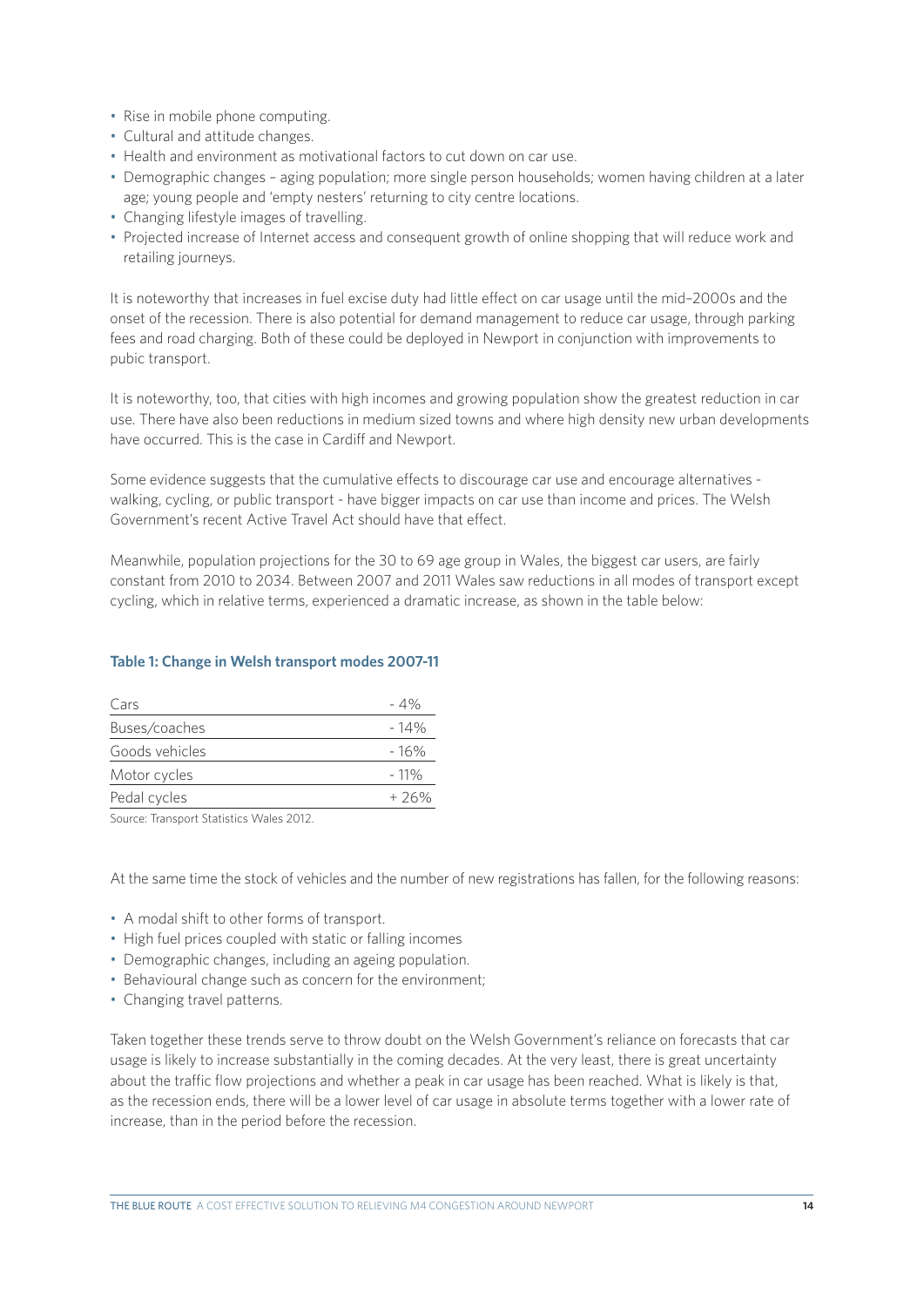Certainly car usage is likely to grow following economic recovery and with increased consumer confidence. However, it is likely to do so at a declining rate in the next three decades. The Welsh Government's forecast of a sharp uplift of 20 per cent between 2012 and 2030 in its consultation document M4 Corridor around Newport does not reflect recent trends. Certainly, in the period between 2012-2014 there has been a plateau.

Neither do the Welsh Government's assumptions take account of projected changes in the modal split between road and rail following electrification of the South Wales Main Line, nor the longer-term Metro investment.

The main drivers of the growth of car use – population projections, income, fuel prices, and competing public transport – all suggest that congestion on the M4 corridor north of Newport will not be as intense as the Welsh Government is assuming. In turn this points to the more cost-effective Blue Route as being a more appropriate response than constructing a new motorway.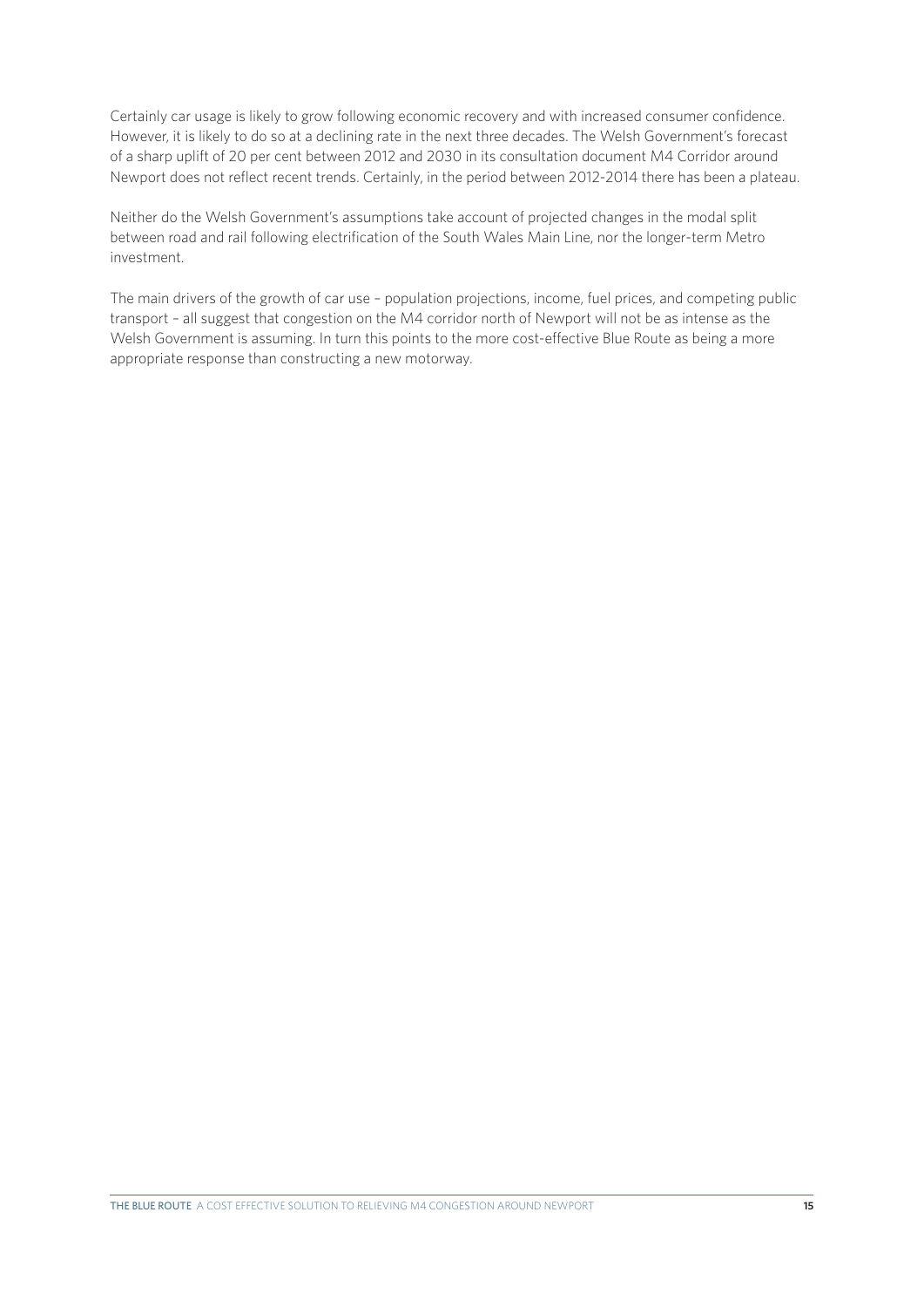# Views of the business sector

The business community is in no doubt of the need for a relief road for the M4 around Newport. For instance, CBI Wales says that the M4 relief road is its number one priority.

On the other hand the Federation of Small Business draws a parallel for the Government's three options with everyday retail expenditure where prices and quality are compared. The problem is that value for money is not part of the Welsh Government's consultation, since there is only one estimated published price of £936m for its preferred scheme (the Black/Purple Route).

The Institute of Directors Cymru Wales wants a solution to ease congestion on the M4 as quickly as possible. At the same time it says that any scheme has to be 'future proofed'. Not unreasonably, the business community does not want to see a repeat of the current M4 position in 20 years time. The Blue Route answers this point since, if traffic flow were to rise sharply, it could be upgraded to full motorway standard for the whole length.

The cost of the Welsh Government's preferred motorway option means that the cap that is likely to be set by HM Treasury on total Welsh Government borrowing could have a high proportion of allowed borrowing reached by just one scheme. The view of the Federation of Small Businesses is that this would deprive other parts of Wales of economically vital transport infrastructure. Accordingly, and along with the Institute of Directors, it has opted for the Blue Route at 40 per cent of the Black/Purple Route cost,

All three bodies accord with the principle of an integrated transport policy for south east Wales and question why the proposed Metro programme and electrification are not included in the Welsh Government's analysis and forecasts. By 2030 it is anticipated that improvements to public transport in southeast Wales will result in a modal split of near 30 per cent.

The Federation of Small Businesses concludes that there is "a lack of common sense" in the current consultation with the Government committing the vast majority of Wales' future borrowing capacity to a single project. This, it says, is not in the best interest of the wider Welsh economy.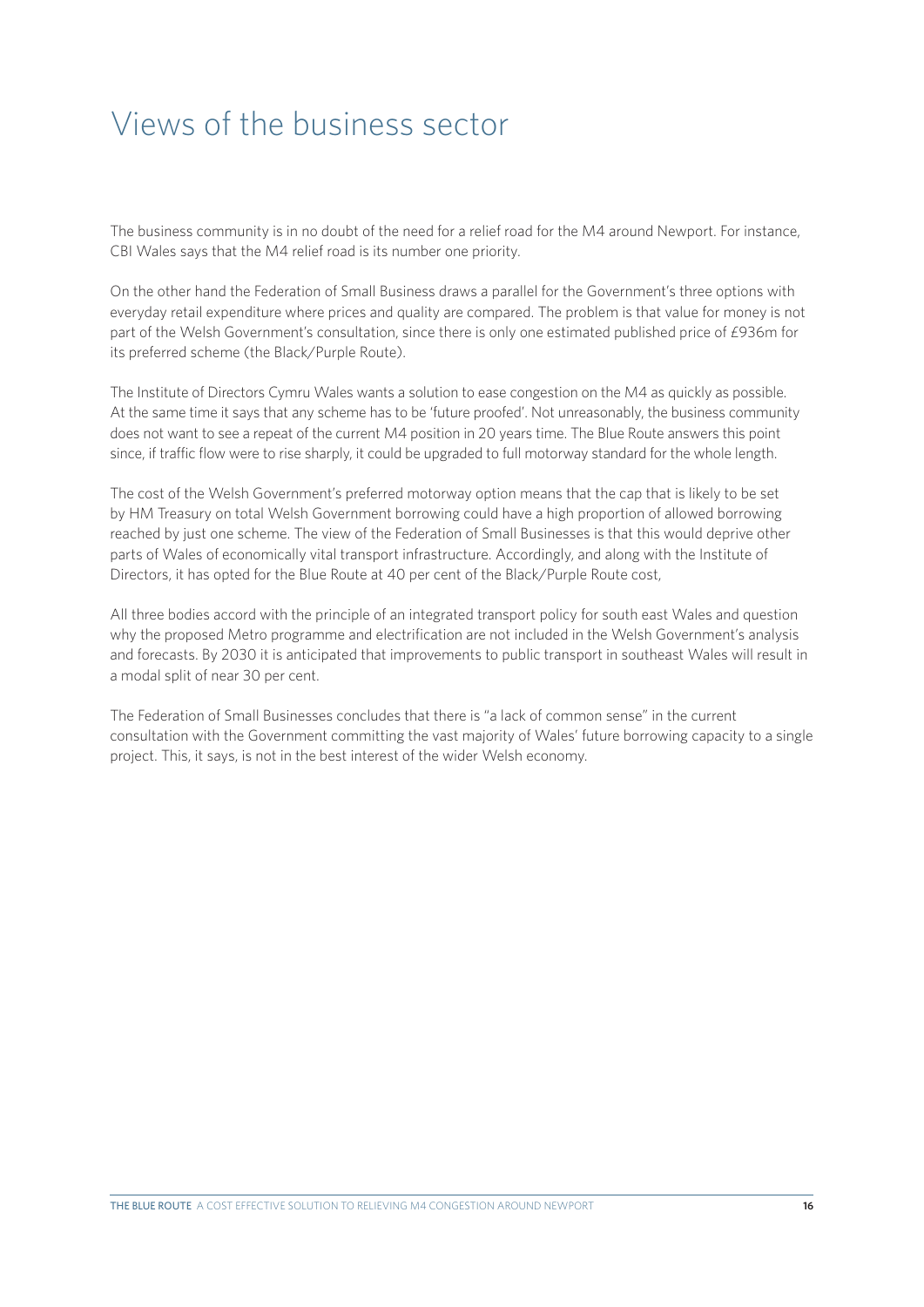# Conclusion

The primary reason for putting forward the Blue Route is the uncertainty of current traffic forecasts. These look likely to be lower than has been assumed. As a result it is questionable whether a new motorway can be justified. If it cannot then unnecessary and harmful environmental impacts could be avoided.

There is also an opportunity cost of constructing a motorway if an excessive financial allocation is made to this one scheme. This could be a direct impact on the revenue account, or on the Welsh Government's borrowing limits, thereby precluding other transport projects.

Substantial cost savings would be made as a result of opting for the Blue Route – the A48 Southern Distributor Road and the Steelworks Road - rather than a new M4 (the so-called Black / Purple Route).

Even with the Department for Transport's forecasts showing a 20 per cent growth in traffic flow between 2012 and 2030, the Blue Route could satisfy capacity requirements to 2025. However, these forecasts are being questioned as being too high a rate of growth by some of Britain's leading transport economics academics. Moreover, rail electrification and the Metro will significantly reduce congestion on the M4 around Newport.

The most likely change in car usage is a low percentage increase but with the current plateau demand pattern continuing for some time. The forecast for growth in the consultation document has already been shown to be in excess of actual flows for 2012 and 2013

The Blue route will have significantly less impact than a new motorway on environmentally sensitive sites south of Newport. The motorway option is inconsistent with the Welsh Government's sustainable development duty, climate change commitments and aspirations to halt the loss of biodiversity

Much of the argument put forward in favour of the motorway option has related to resilience, specifically for example in the event of a closure of the M4 as has happened in the recent past because of an incident at the Brynglas tunnels bottleneck. However, the Blue route combined with improved traffic management and diversionary signage would be a sufficient answer to such emergencies.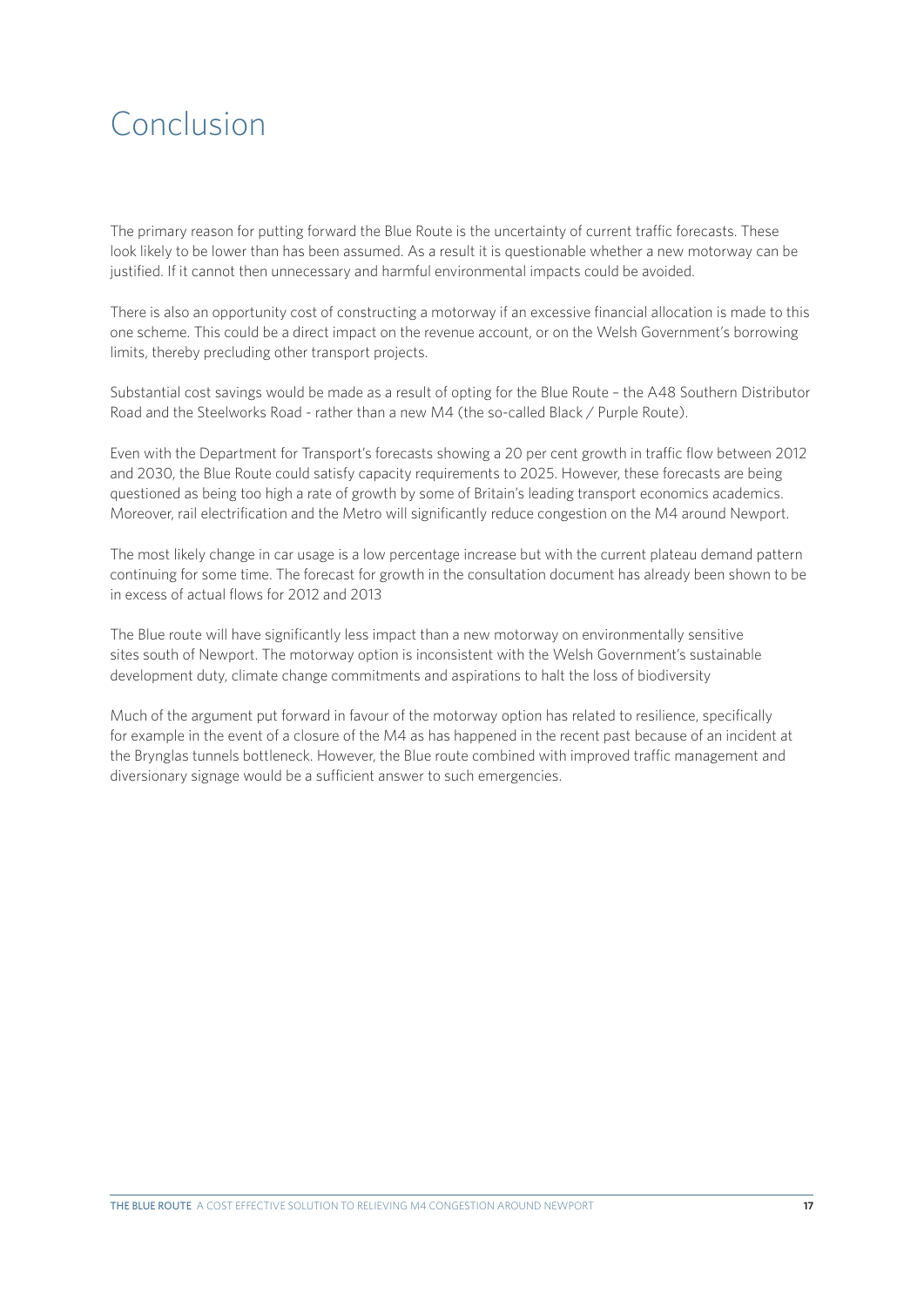# Bibliography

Annual Survey of Hours and Earnings (ASHE), Wales Statistics, Central Statistical Office, London 2013.

Goodwin, P. and Mitchell K., *Analysis of Department for Transport data*, Institute of Advanced Motorists, 2010.

Goodwin, P., *Has Car Use Peaked (and what follows?)*, Transport Statistics Users Group, Welsh Seminar Series, Cardiff, 2012.

Goodwin, P., *Peak Car' – Where did the idea come from? Where is it going?*, Universities Transport Studies Group Conference, Oxford, 2013.

Goodwin, P., *Peak Travel, Peak Car and the future of mobility. Evidence, Unresolved Issues, Policy Implications and a Research Agenda*, Paper to Roundtable on Long – Run Trends in Travel Demand, Organisation of Economic Cooperation and Development, Geneva, 2013.

Jones, P., *Travel Trends in Britain: The Wider Picture*, Transport Statistics Users Group Welsh Seminar Series, Cardiff, 2012.

LeVine, S. and Jones, P., *On the Move, Technical Compendium*, RAC Foundation, ORR, Scottish Government, Independent Transport Commission, Edinburgh and London, 2013

*M4 Corridor Enhancement Measures Package 1 Working Document*, Welsh Government 2011.

*M4 Corridor Enhancement Measures Package 2 Working Document,* Welsh Government 2011.

*M4 Corridor around Newport*, Magor to Castelton Steelworks Access Road Traffic Forecasting Report (Draft 2) July 2011

*M4 Corridor around Newport* WelTAG Appraisal Stage 1 (Strategy Level) March 2013

*M4 Corridor around Newport* WelTAG Appraisal Stage 1 (Strategy Level) June 2013

*M4 Corridor Enhancement Measures (CEM)*, Appraisal Summary Workshop

Metz, D., *Decoupling of distance travelled from income*, 1990.

Mogridge M., 'Road Pricing and the Edgeworth paradox', *Economic Affairs*, Vol. 10, Issue 5, Institute of Economic Affairs, London, 1990.

National Travel Survey, Department for Transport, London, 2013.

Office of Rail Regulation, London, 2013.

Small, H., *Has car use peaked? The evidence for Wales*, Transport Statistics Users Group, Welsh Seminar Series, Cardiff, 2012.

Traffic in Wales, Statistics Wales, Welsh Government, 2012.

Transport Statistics Great Britain, Department for Transport, 2013.

Tulpule A.H., *Forecasts of vehicles and traffic in Great Britain Report*, LR543, 1972.